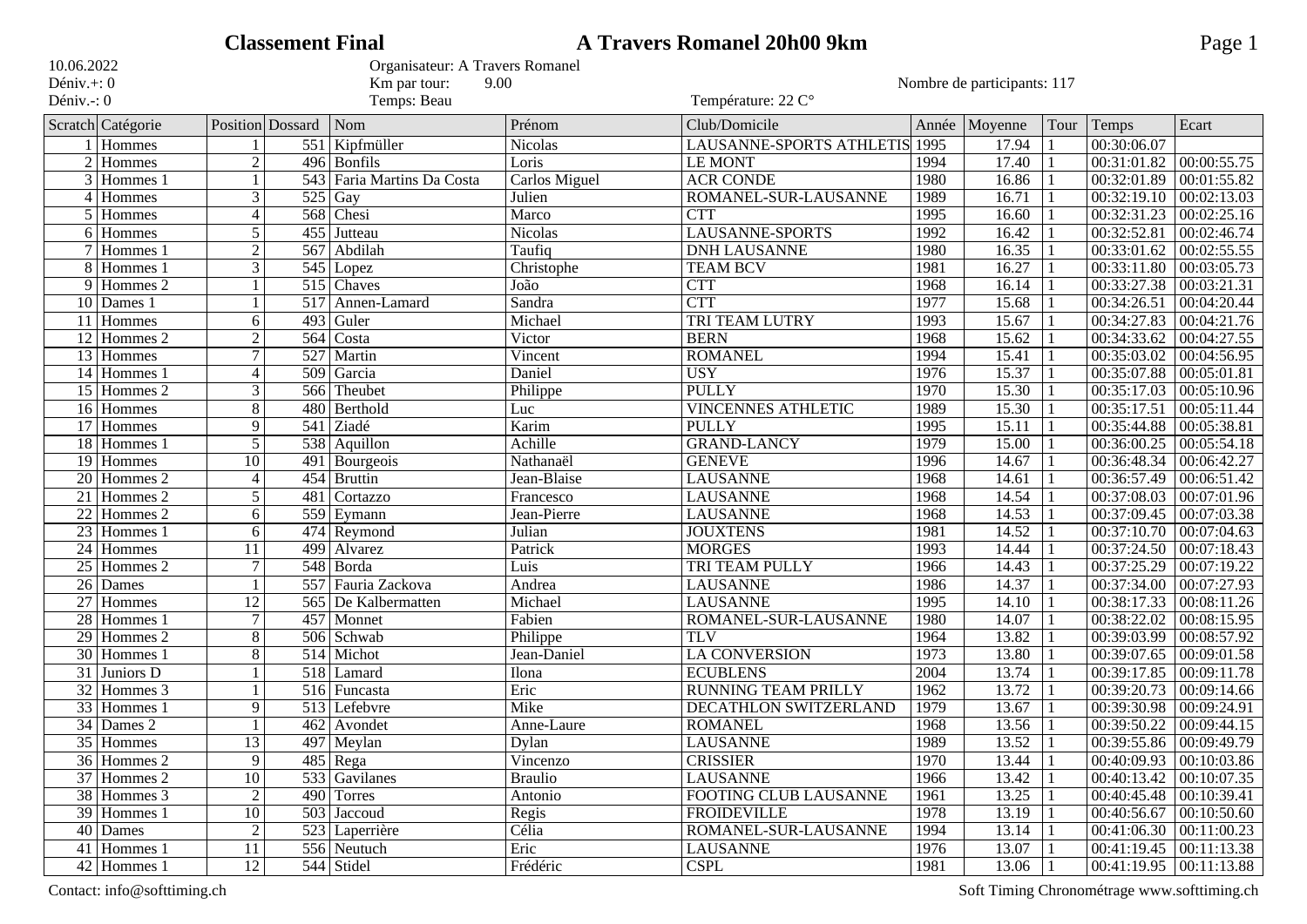|                 |                          |                  |                  |                         |                   |                                |       |             |      |                           | ັ           |
|-----------------|--------------------------|------------------|------------------|-------------------------|-------------------|--------------------------------|-------|-------------|------|---------------------------|-------------|
|                 | Scratch Catégorie        | Position Dossard |                  | Nom                     | Prénom            | Club/Domicile                  | Année | Moyenne     | Tour | Temps                     | Ecart       |
|                 | $43$ Hommes 3            | 3                |                  | 472 Rutishauser         | Claude            | <b>CS VALLEE DU FLON</b>       | 1960  | 12.95       |      | 00:41:41.53               | 00:11:35.46 |
|                 | $\overline{44}$ Hommes 3 | $\overline{4}$   |                  | 484 Nicod               | Gabriel           | <b>ROMAMEL</b>                 | 1959  | 12.86       |      | 00:41:59.03               | 00:11:52.96 |
| 45              | Hommes 2                 | $\overline{11}$  |                  | 519 Lamard              | David             | <b>RUSHTEAM ECUBLENS</b>       | 1970  | 12.78       |      | 00:42:14.25               | 00:12:08.18 |
| 46              | Hommes 2                 | $\overline{12}$  | 495              | Oliveira                | <b>Jose Mario</b> | <b>MONTHEY</b>                 | 1969  | 12.76       |      | 00:42:18.59               | 00:12:12.52 |
| 47              | Dames 2                  | $\overline{2}$   |                  | 504 Haimad              | Zaina             | FOOTING CLUB LAUUSANNE         | 1970  | 12.70       |      | 00:42:30.42               | 00:12:24.35 |
| 48              | Hommes 4                 |                  | 458              | Calame                  | Louis             | <b>SENIORS DE COUBERTIN</b>    | 1952  | 12.58       |      | 00:42:56.10               | 00:12:50.03 |
| $\overline{49}$ | <b>Hommes</b>            | 14               | 467              | Ahmetovic               | Almir             | 1032                           | 1985  | 12.52       |      | 00:43:07.28               | 00:13:01.21 |
| 50              | Hommes                   | $\overline{15}$  | 521              | Wuarchoz                | Florian           | ROMANEL-SUR-LAUSANNE           | 1996  | 12.49       |      | 00:43:14.19               | 00:13:08.12 |
| $\overline{51}$ | <b>Hommes</b>            | $\overline{16}$  |                  | $\overline{537}$ Maag   | Adrian            | <b>COSSONAY-VILLE</b>          | 1990  | 12.48       |      | 00:43:16.82               | 00:13:10.75 |
| $\overline{52}$ | <b>Hommes</b>            | $\overline{17}$  | $\overline{505}$ | Chandran                | Olivier           | <b>LAUSANNE</b>                | 1990  | 12.47       |      | 00:43:17.23               | 00:13:11.16 |
| $\overline{53}$ | Hommes 1                 | $\overline{13}$  |                  | 563 Jobin               | Arnaud            | <b>VUFFLENS-LA-VILLE</b>       | 1973  | 12.47       |      | 00:43:18.91               | 00:13:12.84 |
| $\overline{54}$ | Hommes 2                 | 13               |                  | $512$ Hardy             | Yves              | <b>FOOTING CLUB LAUSANNE</b>   | 1963  | 12.46       |      | 00:43:19.31               | 00:13:13.24 |
| $\overline{55}$ | Hommes                   | 18               |                  | 473 Fernandes           | José Luis         | ROMANEL SUR LAUSANNE           | 1985  | 12.36       |      | 00:43:41.68               | 00:13:35.61 |
| $\overline{56}$ | Hommes                   | $\overline{19}$  | $\overline{522}$ | André                   | Julien            | <b>LAUSANNE</b>                | 1985  | 12.35       |      | 00:43:44.10               | 00:13:38.03 |
| $\overline{57}$ | Hommes 1                 | $\overline{14}$  | 466              | $\sqrt{\text{T}}$ royon | <b>Nicolas</b>    | <b>ECHALLENS</b>               | 1980  | 12.34       |      | 00:43:44.80               | 00:13:38.73 |
| $\overline{58}$ | Hommes 3                 | $\overline{5}$   | 546              | Mischenko               | Vasilly           | ROMANEL-SUR-LAUSANNE           | 1960  | 12.15       |      | 00:44:27.63               | 00:14:21.56 |
| 59              | Hommes                   | 20               | 498              | Felix                   | Florian           | <b>AUBONNE</b>                 | 1987  | 12.13       |      | 00:44:31.79               | 00:14:25.72 |
| 60              | Hommes 2                 | $\overline{14}$  | 459              | Chapuis                 | Jean-Yves         | ROMANEL-SUR-LAUSANNE           | 1965  | 11.99       |      | 00:45:02.14               | 00:14:56.07 |
| 61              | Hommes                   | $\overline{21}$  |                  | 540 Miocevic            | Vjeran            | <b>ROMANEL</b>                 | 1988  | 11.98       |      | 00:45:04.52               | 00:14:58.45 |
| 62              | Hommes                   | $\overline{22}$  | $\overline{507}$ | Medana                  | Loïc              | ROMANEL-SUR-LAUSANNE           | 1991  | 11.80       |      | 00:45:45.59               | 00:15:39.52 |
| 63              | Hommes 1                 | $\overline{15}$  |                  | 469 Domingues Lopes     | José Carlos       | 50 MINUTES                     | 1973  | 11.68       |      | 00:46:13.44               | 00:16:07.37 |
| 64              | Hommes 2                 | $\overline{15}$  |                  | 508 Rossetti            | Roberto           | <b>SENARCLENS</b>              | 1969  | 11.68       |      | 00:46:14.49               | 00:16:08.42 |
| 65              | Dames 3                  |                  | 471              | Nahrath-Bezzola         | Dorine            | <b>CS VALLEE DU FLON</b>       | 1962  | 11.67       |      | 00:46:16.54               | 00:16:10.47 |
| 66              | Hommes 3                 | 6                | 482              | Rickli                  | Eric              | <b>FRIBOURG</b>                | 1962  | 11.49       |      | 00:47:00.79               | 00:16:54.72 |
| 67              | <b>Dames</b>             | $\overline{3}$   | 547              | Schmitt                 | Aurélia           | <b>VULLIENS</b>                | 1988  | 11.45       |      | 00:47:08.49               | 00:17:02.42 |
| 68              | Hommes 2                 | $\overline{16}$  | 502              | Joedicke                | Harald            | <b>FLEUR DE LOTUS</b>          | 1968  | 11.41       |      | 00:47:20.51               | 00:17:14.44 |
| 69              | Dames 2                  | $\overline{3}$   | $\overline{501}$ | Joedicke                | Christine         | <b>FLEUR DE LOTUS</b>          | 1972  | 11.40       |      | 00:47:21.02               | 00:17:14.95 |
| 70              | Hommes 3                 | $\overline{7}$   | 488              | Monteiro                | Alberico          | FC RUNNING                     | 1959  | 11.40       |      | 00:47:23.12               | 00:17:17.05 |
| 71              | Hommes 1                 | $\overline{16}$  |                  | $532$ Dagon             | Julien            | ROMANEL-SUR-LAUSANNE           | 1979  | 11.37       |      | 00:47:28.87               | 00:17:22.80 |
| $\overline{72}$ | Dames                    | $\overline{4}$   | 486              | Jaccard                 | Angéline          | ROMANEL SUR LAUSANNE           | 1984  | 11.37       |      | 00:47:30.15               | 00:17:24.08 |
| $\overline{73}$ | Hommes 4                 | $\overline{2}$   | 500              | Rickli                  | Hans              | <b>SENIORS DE COUBERTIN</b>    | 1952  | 11.35       |      | 00:47:34.02               | 00:17:27.95 |
| $\overline{74}$ | Hommes 2                 | $\overline{17}$  | $\overline{550}$ | Munoz                   | Alfonso           | <b>CAMBEGOUILLES</b>           | 1967  | 11.16       |      | 00:48:23.31               | 00:18:17.24 |
| $\overline{75}$ | Dames                    | 5                | 463              | Favre                   | Laura             | <b>LAUSANNE</b>                | 2001  | 11.13       |      | 00:48:31.93               | 00:18:25.86 |
| $\overline{76}$ | <b>Dames</b>             | 6                | 492              | Perrin                  | Marion            | <b>ROMANEL</b>                 | 1994  | 11.11       |      | 00:48:35.45               | 00:18:29.38 |
| 77              | Hommes <sub>2</sub>      | $\overline{18}$  | 483              | Jara                    | Cristian          | <b>CRISRUN /TRIO ESPERANZA</b> | 1971  | 11.11       |      | 00:48:36.63               | 00:18:30.56 |
| 78              | Hommes 2                 | 19               |                  | 549 Bläsi               | Samuel            | <b>AIGLE</b>                   | 1971  | 11.06       |      | 00:48:48.57               | 00:18:42.50 |
| 79              | Dames 3                  | $\overline{2}$   | 487              | Jaccoud                 | Anne-Lise         | <b>CAMBGOUILLE</b>             | 1955  | 11.00       |      | 00:49:04.63               | 00:18:58.56 |
|                 | 80 Hommes 3              | $\overline{8}$   |                  | 554 Romero              | Pedro             | <b>EPALINGES</b>               | 1956  | 10.83       |      | 00:49:52.81               | 00:19:46.74 |
|                 | $81$ Dames 1             | $\overline{2}$   |                  | 475 Rossetti            | Lorena            | <b>VEVEY</b>                   | 1975  | $10.82$   1 |      | 00:49:53.24 00:19:47.17   |             |
|                 | $82$ Hommes 2            | $\overline{20}$  |                  | $555$ Saby              | Maxime            | ROMANEL/LAUSANNE               | 1970  | $10.45$   1 |      | 00:51:39.29 00:21:33.22   |             |
|                 | 83 Hommes 1              | $\overline{17}$  |                  | $560$ Upegui            | Andres            | <b>ECHICHENS</b>               | 1976  | 10.42       |      | $00:51:48.99$ 00:21:42.92 |             |
|                 | $84$ Dames               | 7                |                  | $562$ Bovay             | Kelly             | <b>EPALINGES</b>               | 1996  | 10.42       |      | 00:51:50.86 00:21:44.79   |             |
|                 | 85 Hommes 3              | $\overline{9}$   |                  | 452 Ehrbar              | Jean-Luc          | <b>VAUDOISE JOGGING</b>        | 1957  | 10.34       |      | 00:52:14.39               | 00:22:08.32 |
|                 | $\sqrt{86}$ Dames 2      | $\overline{4}$   |                  | $511$ Gaille            | Chantal           | <b>RIVEGAUCHE</b>              | 1967  | 10.31       |      | 00:52:22.41               | 00:22:16.34 |
|                 | $87$ Dames               | 8                |                  | 561 Jouffrey            | Léa               | <b>LAUSANNE</b>                | 1996  | 10.29       |      | 00:52:28.64               | 00:22:22.57 |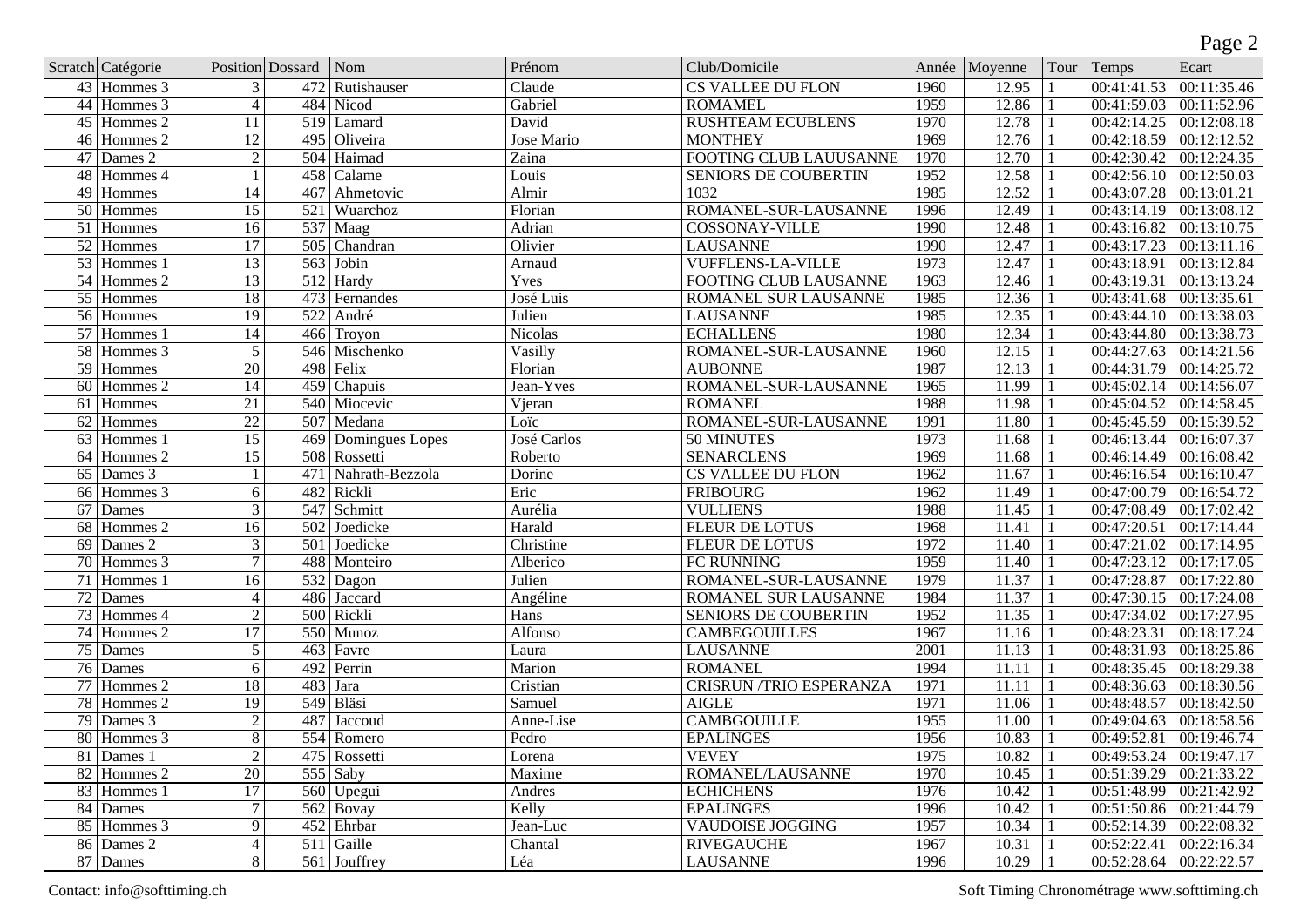|                 |                          |                          |                  |                           |              |                             |       |         |      |                          | Page 3      |
|-----------------|--------------------------|--------------------------|------------------|---------------------------|--------------|-----------------------------|-------|---------|------|--------------------------|-------------|
|                 | Scratch Catégorie        | Position Dossard         |                  | Nom                       | Prénom       | Club/Domicile               | Année | Moyenne | Tour | Temps                    | Ecart       |
|                 | $\overline{88}$ Hommes 1 | 18                       | 465              | Simon                     | Schulé       | ROMANEL-S-LAUSANNE          | 1979  | 10.27   |      | $\overline{00:52:}35.76$ | 00:22:29.69 |
| 89              | Dames 1                  | 3                        |                  | 524 Rochat                | Patricia     | <b>CHATEL-ST-DENIS</b>      | 1979  | 10.26   |      | 00:52:36.59              | 00:22:30.52 |
| $\overline{90}$ | <b>Dames</b>             | 9                        | 494              | El Bouari                 | Nada         | <b>ECUBLENS</b>             | 2001  | 10.08   |      | 00:53:34.84              | 00:23:28.77 |
| 91              | Hommes 4                 | $\overline{3}$           |                  | 529 Dottrens              | Guy          | <b>SENIORS DE COUBERTIN</b> | 1951  | 9.87    |      | 00:54:41.98              | 00:24:35.91 |
| 92              | Dames 3                  | 3                        |                  | 477 Nghiem                | Beatrice     | <b>BOGIS-BOSSEY</b>         | 1959  | 9.81    |      | 00:55:02.03              | 00:24:55.96 |
| 93              | Dames                    | $\overline{10}$          |                  | 558 Mauxion               | Fanny        | <b>LA SARRAZ</b>            | 1985  | 9.70    |      | 00:55:41.86              | 00:25:35.79 |
| 94              | Dames 3                  | $\overline{\mathcal{A}}$ |                  | 536 Vouilloz              | Myriam       | <b>LAUSANNE</b>             | 1962  | 9.63    |      | 00:56:03.86              | 00:25:57.79 |
| 95              | Hommes 4                 | $\overline{\mathcal{A}}$ |                  | 460 Winkelmann            | Eric         | <b>SENIORS DE COUBERTIN</b> | 1947  | 9.31    |      | 00:58:00.79              | 00:27:54.72 |
| 96              | Hommes 4                 | 5                        |                  | 478 Lambelet              | Jean-Michel  | <b>SKI-CLUB LA BREVINE</b>  | 1948  | 9.30    |      | 00:58:05.07              | 00:27:59.00 |
| 97              | Hommes 2                 | $\overline{21}$          |                  | 476 Butscher              | Robert       | <b>CHAVORNAY</b>            | 1972  | 9.25    |      | 00:58:22.08              | 00:28:16.01 |
| 98              | Dames 3                  | $\overline{5}$           |                  | 528 Dottrens              | Daisy        | <b>SENIORS DE COUBERTIN</b> | 1957  | 8.87    |      | 01:00:54.81              | 00:30:48.74 |
| 99              | Hommes                   | $\overline{23}$          | 461              | <b>Cherkaoui</b>          | Salim        | <b>MARRAKECH</b>            | 2000  | 8.83    |      | 01:01:08.45              | 00:31:02.38 |
| 100             | Hommes                   | 24                       |                  | 489 Berrada El Azizi      | Mehdi        | <b>LAUSANNE</b>             | 2000  | 8.83    |      | 01:01:08.93              | 00:31:02.86 |
| 101             | Dames 2                  | 5                        |                  | 535 Druey                 | Helena       | <b>SIOUX</b>                | 1970  | 8.65    |      | 01:02:27.25              | 00:32:21.18 |
| 102             | Dames 4                  |                          |                  | 539 Mercer                | Barbara      | <b>WNLR/USATF</b>           | 1950  | 8.60    |      | 01:02:48.07              | 00:32:42.00 |
| 103             | Hommes 4                 | 6                        |                  | 470 Kohler                | Ulrich       | <b>ROMANEL</b>              | 1951  | 8.46    |      | 01:03:47.57              | 00:33:41.50 |
| 104             | Hommes 4                 | 7                        |                  | 464 Willi                 | Jean         | <b>PRILLY</b>               | 1941  | 8.44    |      | 01:03:58.57              | 00:33:52.50 |
| 105             | Dames 2                  | 6                        |                  | 510 Varela                | Angela       | <b>MORGES</b>               | 1970  | 8.06    |      | 01:07:00.57              | 00:36:54.50 |
| 106             | Dames 4                  | $\overline{2}$           | $\overline{531}$ | Huet                      | Françoise    | <b>SENIORS DE COUBERTIN</b> | 1946  | 7.92    |      | 01:08:10.58              | 00:38:04.51 |
| 107             | Hommes 1                 | $\overline{19}$          | $\overline{534}$ | Jeanmonod                 | Gilles       | ROMANEL-SUR-LAUSANNE        | 1975  | 7.74    |      | 01:09:46.94              | 00:39:40.87 |
| 108             | Dames                    | 11                       | $\overline{553}$ | Conus                     | Danaëlle     | <b>COSSONAY-VILLE</b>       | 1994  | 7.74    |      | 01:09:47.66              | 00:39:41.59 |
| 109             | Hommes 1                 | $\overline{20}$          |                  | $520$ Conus               | Raphaël      | <b>DENGES</b>               | 1980  | 7.74    |      | 01:09:48.27              | 00:39:42.20 |
| 110             | Hommes 4                 | $\overline{8}$           | 451              | Durussel                  | Raymond      | <b>SENIORS DE COUBERTIN</b> | 1948  | 7.05    |      | 01:16:37.81              | 00:46:31.74 |
|                 | Hommes 4                 |                          |                  | 453 Beysard               | Paul-Alain   | <b>CAS SIERRE</b>           | 1950  |         |      | <b>DNF</b>               |             |
|                 | Hommes                   |                          |                  | 456 Sauser                | Johan        | <b>LAUSANNE</b>             | 2000  |         |      | <b>DNF</b>               |             |
|                 | Hommes 1                 |                          | 468              | Gomes                     | Mario        | <b>YVERDON LES BAINS</b>    | 1975  |         |      | <b>DNF</b>               |             |
|                 | Hommes 2                 |                          |                  | $479$ Suter               | Marc         | POLIEZ-LE-GRAND             | 1972  |         |      | <b>DNF</b>               |             |
|                 | Hommes                   |                          | 526              | Zabala Jimenez            | Miguel Angel | <b>MAIRIE SPORTIVE</b>      | 1992  |         |      | <b>DNF</b>               |             |
|                 | Hommes 1                 |                          |                  | $\overline{530}$ Pagnotta | Angelo       | PRILLY                      | 1974  |         |      | <b>DNF</b>               |             |
|                 | Hommes 1                 |                          |                  | 542 Grolimund             | Raphaël      | <b>MAKE ME RUN</b>          | 1979  |         |      | <b>DNF</b>               |             |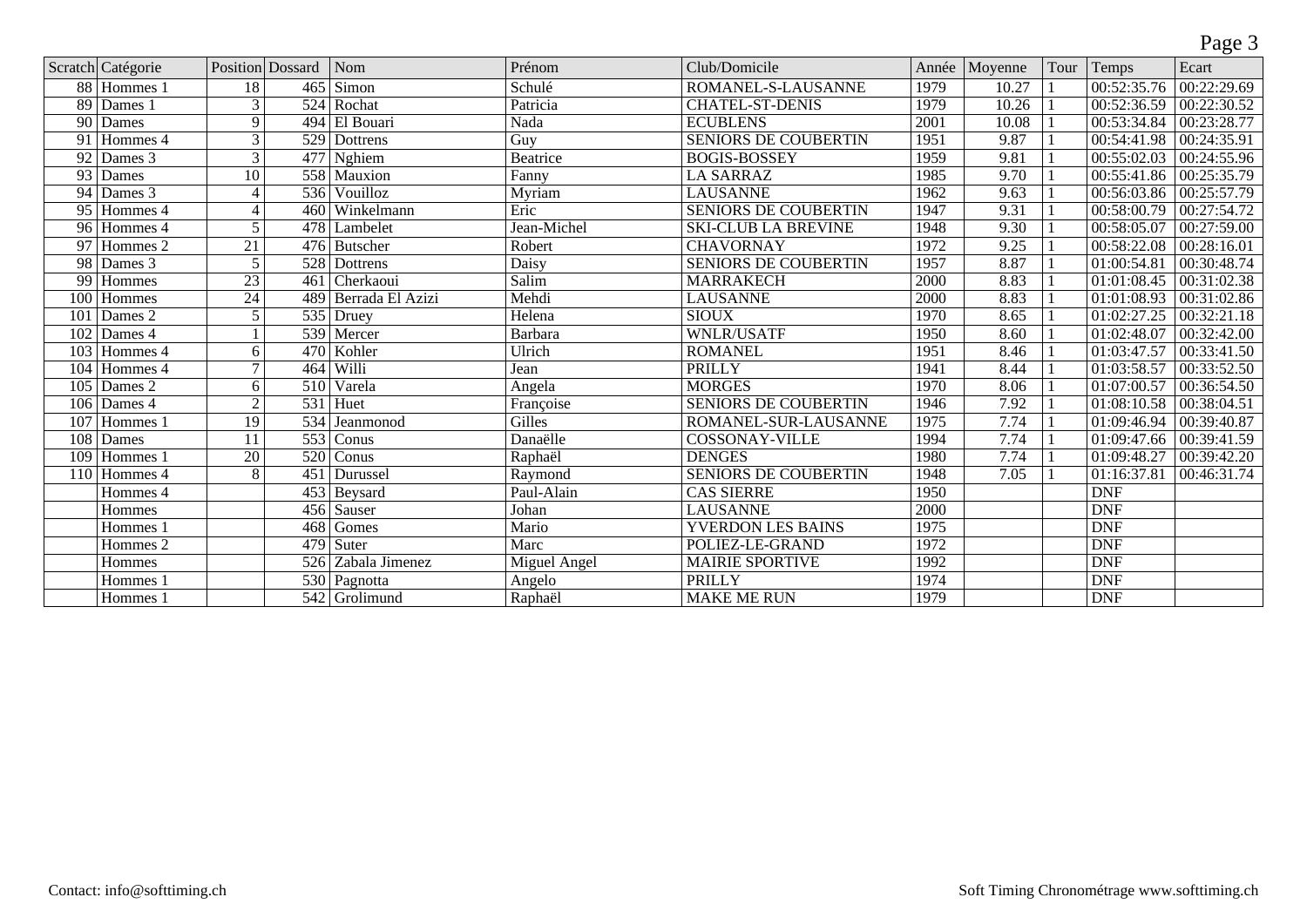|                 |                       |                  | <b>Classement Final</b> |                                 |             | <b>A Travers Romanel 20h00 6km</b> |       |                            |      |                             | Page 1      |
|-----------------|-----------------------|------------------|-------------------------|---------------------------------|-------------|------------------------------------|-------|----------------------------|------|-----------------------------|-------------|
| 10.06.2022      |                       |                  |                         | Organisateur: A Travers Romanel |             |                                    |       |                            |      |                             |             |
| Déniv.+: 0      |                       |                  |                         | Km par tour:<br>6.00            |             |                                    |       | Nombre de participants: 51 |      |                             |             |
| Déniv.-: 0      |                       |                  |                         | Temps: Beau                     |             | Température: 22 C°                 |       |                            |      |                             |             |
|                 | Scratch Catégorie     | Position Dossard |                         | Nom                             | Prénom      | Club/Domicile                      | Année | Moyenne                    | Tour | Temps                       | Ecart       |
|                 | $1$ Hommes            |                  |                         | 748 Todeschini                  | Enzo        | <b>CHARRETTES</b>                  | 1995  | 17.63                      |      | 00:20:25.01                 |             |
|                 | $2$ Hommes            | $\overline{2}$   | 750                     | Garnier                         | Noah        | <b>UCAM CARTAGENA</b>              | 1998  | 17.53                      |      | 00:20:32.41                 | 00:00:07.40 |
| 3               | Hommes                | 3                | 749                     | Camporeale                      | Andrea      | <b>ECUBLENS VD</b>                 | 1998  | 17.49                      |      | 00:20:35.03                 | 00:00:10.02 |
| 4               | Hommes                | $\overline{4}$   | 719                     | Jeanfavre                       | Sébastien   | <b>TRIVIERA</b>                    | 1997  | 17.17                      |      | 00:20:58.30                 | 00:00:33.29 |
| 5               | Cadets A              |                  | 746                     | Fina                            | Timeo       | RUNNING TEAM PRILLY                | 2006  | 14.63                      |      | 00:24:36.73                 | 00:04:11.72 |
|                 | $\overline{6}$ Dames  |                  | 747                     | Hasandic                        | Elvira      | <b>PRILLY</b>                      | 1996  | 14.51                      |      | 00:24:48.66                 | 00:04:23.65 |
|                 | $7$ Cadets A          | $\overline{2}$   | 733                     | Lalande                         | Louis       | <b>TRAINE SAVATES</b>              | 2006  | 14.45                      |      | 00:24:54.41                 | 00:04:29.40 |
|                 | 8 Cadettes A          |                  | 727                     | Joedicke                        | Padmé       | <b>FLEUR DE LOTUS</b>              | 2005  | 14.17                      |      | 00:25:24.20                 | 00:04:59.19 |
| 9               | Cadets A              | $\overline{3}$   | 731                     | Lamard                          | Kevan       | <b>ECUBLENS</b>                    | 2006  | 14.07                      |      | 00:25:35.35                 | 00:05:10.34 |
|                 | $\overline{10}$ Dames | $\overline{2}$   |                         | 735 Mercer                      | Kaya        | <b>TANNAY</b>                      | 2001  | 11.85                      |      | 00:30:22.09                 | 00:09:57.08 |
|                 | $11$ Dames            | $\overline{3}$   | 742                     | Gonçalves                       | Sandrina    | <b>RENENS</b>                      | 1988  | 11.65                      |      | 00:30:54.11                 | 00:10:29.10 |
| 12              | Hommes                | 5                | 729                     | Favre                           | Julien      | <b>ETAGNIERES</b>                  | 1974  | 11.56                      |      | 00:31:08.32                 | 00:10:43.31 |
| 13              | <b>Hommes</b>         | 6                |                         | 743 Mignaniello                 | Tommaso     | ROMANEL-SUR-LAUSANNE               | 1975  | 11.12                      |      | 00:32:22.03                 | 00:11:57.02 |
| 14              | Dames                 | $\overline{4}$   |                         | 744 Di Fazio                    | Tina        | ROMANEL-SUR-LAUSANNE               | 1974  | 11.06                      |      | 00:32:32.58                 | 00:12:07.57 |
| 15              | Hommes                | $\tau$           | 709                     | Antunes De Almeida              | João        | <b>LAUSANNE</b>                    | 1982  | 10.43                      |      | 00:34:30.25                 | 00:14:05.24 |
|                 | $16$ Dames            | $\overline{5}$   |                         | 711 Lucciarini                  | Silvia      | <b>BUSSIGNY</b>                    | 1976  | 10.43                      |      | 00:34:31.54                 | 00:14:06.53 |
| 17              | Hommes                | 8                |                         | 712 De Mariano                  | Antonino    | <b>LE MONT SUR LAUSANNE</b>        | 1976  | 10.42                      |      | 00:34:32.02                 | 00:14:07.01 |
| 18              | Dames                 | 6                | 728                     | Gachet                          | Sandra      | <b>ETAGNIERES</b>                  | 1975  | 10.38                      |      | 00:34:40.49                 | 00:14:15.48 |
| 19              | Hommes                | 9                | 732                     | Edelin                          | Christopher | ROMANEL-SUR-LAUSANNE               | 1992  | 10.33                      |      | 00:34:50.10                 | 00:14:25.09 |
| $\overline{20}$ | Hommes                | 10               | 707                     | Suter                           | Marc        | POLIEZ-LE-GRAND                    | 1972  | 10.18                      |      | 00:35:21.57                 | 00:14:56.56 |
| 21              | Dames                 | $\overline{7}$   | 752                     | Tache                           | Manon       | <b>LAUSANNE</b>                    | 1996  | 10.13                      |      | 00:35:32.37                 | 00:15:07.36 |
| $\overline{22}$ | Hommes                | 11               |                         | $\overline{716}$ Papaux         | Cyril       | <b>LAUSANNE</b>                    | 1991  | 10.02                      |      | 00:35:55.08                 | 00:15:30.07 |
| $\overline{23}$ | Dames                 | 8                | $\overline{701}$        | Kozarov                         | Frosina     | ROMANEL-SUR-LAUSANNE               | 1988  | 9.76                       |      | 00:36:52.32                 | 00:16:27.31 |
| $\overline{24}$ | Hommes                | 12               | 708                     | Duvoisin                        | Guillaume   | ZOE4LIFE                           | 1993  | 9.74                       |      | 00:36:58.52                 | 00:16:33.51 |
| $\overline{25}$ | Dames                 | 9                | 705                     | Duvoisin                        | Isabelle    | <b>ZOE4LIFE</b>                    | 1989  | 9.73                       |      | 00:37:00.20                 | 00:16:35.19 |
| $\overline{26}$ | Dames                 | $\overline{10}$  | 745                     | Romero                          | Carola      | <b>EPALINGES</b>                   | 1960  | 9.45                       |      | 00:38:06.18                 | 00:17:41.17 |
| 27              | <b>Walking</b>        |                  | 700                     | Cassegrain                      | Philippe    | <b>CRANS VD</b>                    | 1955  | 9.23                       |      | 00:39:00.41   00:18:35.40   |             |
| $\overline{28}$ | <b>Hommes</b>         | 13               |                         | 736 Ikikardes                   | Ömer        | <b>BOYCOTTEUR</b>                  | 1993  | 8.88                       |      | 00:40:31.64                 | 00:20:06.63 |
| $\overline{29}$ | Hommes                | 14               |                         | 734 Lalande                     | Ange-David  | <b>TRAINE SAVATES</b>              | 1974  | 8.66                       |      | 00:41:35.00                 | 00:21:09.99 |
| $\overline{30}$ | Dames                 | 11               | 704                     | Durand                          | Alison      | <b>DAME</b>                        | 1987  | 8.54                       |      | 00:42:08.13                 | 00:21:43.12 |
| $\overline{31}$ | Dames                 | 12               | 738                     | Ziadé                           | Camille     | PULLY                              | 1999  | 8.46                       |      | 00:42:33.77                 | 00:22:08.76 |
| $\overline{32}$ | <b>Walking</b>        | $\boldsymbol{2}$ | 723                     | Gonçalves                       | Pedro       | <b>ENTREPRISE MICHEL RIME</b>      | 1978  | 8.36                       |      | 00:43:03.86                 | 00:22:38.85 |
| $\overline{33}$ | Walking               | $\overline{3}$   | 720                     | Fraga                           | Adriano     | <b>ENTREPRISE MICHEL RIME</b>      | 1982  | 8.35                       |      | 00:43:06.76                 | 00:22:41.75 |
|                 | 34 Walking            | $\overline{4}$   |                         | $751$ Perler                    | Christian   | NEW CONCEPT SPORT                  | 1953  | 7.99                       |      | 00:45:01.78 00:24:36.77     |             |
|                 | 35 Walking            | $\overline{5}$   |                         | 706 Burret                      | Alain       | <b>LAUSANNE</b>                    | 1956  | 7.55                       |      | 00:47:39.29 00:27:14.28     |             |
|                 | 36 Walking            | 6                |                         | 730 Rossetti                    | Clara       | <b>SENARCLENS</b>                  | 1965  | 7.20                       |      | 00:49:59.90 00:29:34.89     |             |
|                 | 37 Walking            | 7                |                         | 741 Kohler                      | Eve         | <b>ROMANEL</b>                     | 1945  | 7.03                       |      | $00:51:13.32$ $00:30:48.31$ |             |
|                 | 38 Walking            | $\overline{8}$   |                         | 715 Mletzkowski                 | Emma        | <b>RENENS</b>                      | 1935  | 6.28                       |      | $00:57:21.21$ 00:36:56.20   |             |
|                 | $\sqrt{39}$ Walking   | 9                |                         | 714 Mletzkowski                 | Manfred     | <b>RENENS</b>                      | 1934  | 6.28                       |      | 00:57:21.67 00:36:56.66     |             |
|                 | 40 Walking            | $\overline{10}$  |                         | $725$ Pache                     | Carina      | <b>ROMANEL</b>                     | 1964  | 5.87                       |      | 01:01:18.42 00:40:53.41     |             |
|                 | 41 Walking            | 11               |                         | 726 Schoch                      | Sara        | <b>ROMANEL</b>                     | 1962  | 5.87                       |      | $\overline{01:01:19.09}$    | 00:40:54.08 |
|                 | Dames                 |                  |                         | 702 Barreto                     | Marine      | <b>ROMANEL</b>                     | 1988  |                            |      | <b>DNF</b>                  |             |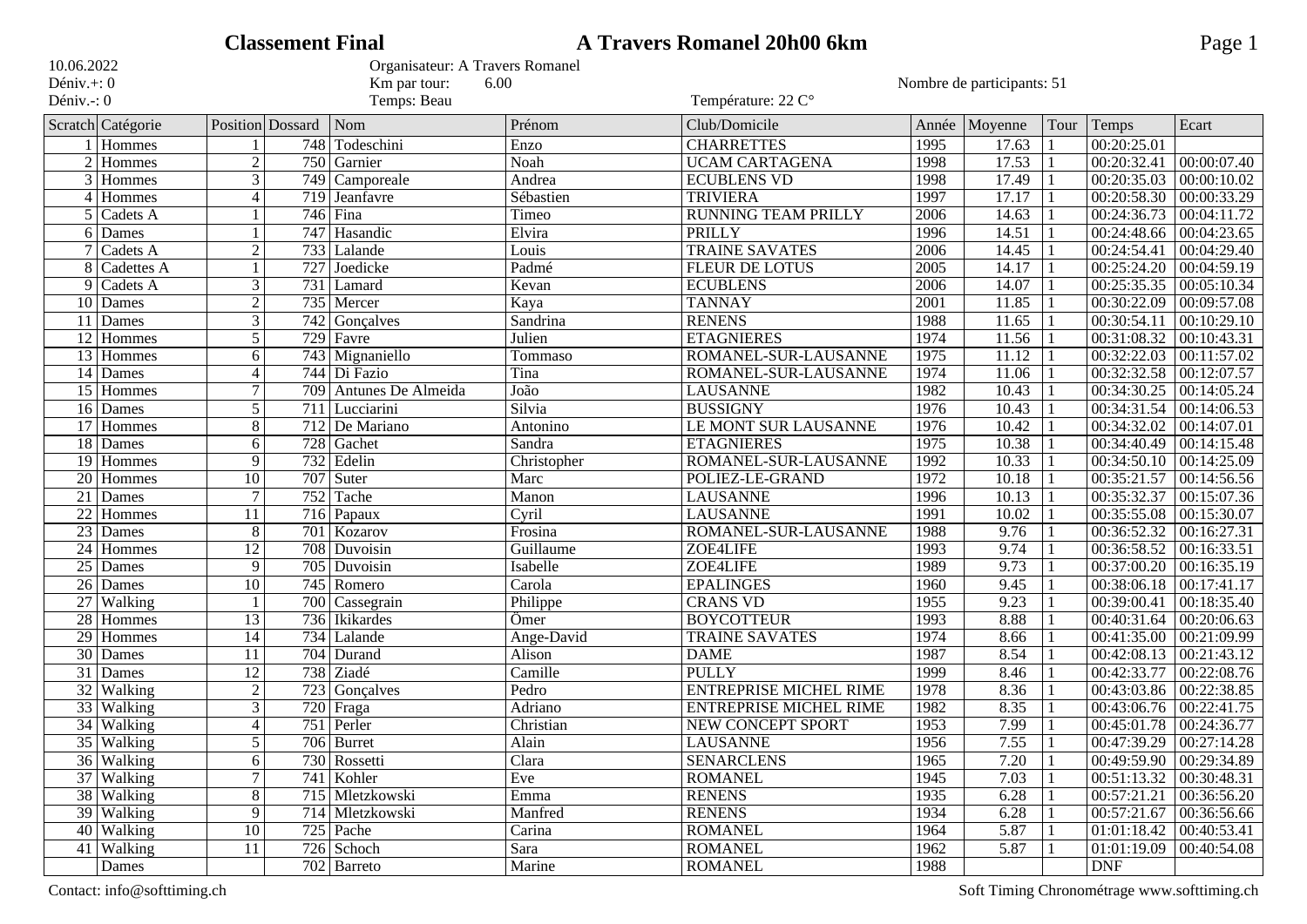Page 2

| Scratch Catégorie | Position Dossard Nom |                | Prénom   | Club/Domicile                 |      | Année Moyenne | Tour Temps | Ecart |
|-------------------|----------------------|----------------|----------|-------------------------------|------|---------------|------------|-------|
| Hommes            |                      | $703$ Plocek   | Marc     | <b>ROMANEL</b>                | 1975 |               | <b>DNF</b> |       |
| <b>Hommes</b>     |                      | $710$ Willi    | Jean     | PRILLY                        | 194  |               | <b>DNF</b> |       |
| <b>Hommes</b>     |                      | $713$ Oguey    | Alain    | <b>VILLARS-LE-TERROIR</b>     | 1976 |               | <b>DNF</b> |       |
| Walking           |                      | 717 Maria Del  | Carmen   | <b>VERDON CEA</b>             | 1957 |               | <b>DNF</b> |       |
| Walking           |                      | 718 Mariette   | Angelina | <b>VERDON CEA</b>             | 1991 |               | <b>DNF</b> |       |
| Walking           |                      | $721$ Perez    | Daniel   | <b>ENTREPRISE MICHEL RIME</b> | 1983 |               | <b>DNF</b> |       |
| Walking           |                      | 722 Ferreira   | Marcio   | <b>ENTREPRISE MICHEL RIME</b> | 1984 |               | <b>DNF</b> |       |
| Walking           |                      | 724   Da Silva | José     | <b>ENTREPRISE MICHEL RIME</b> | 1967 |               | <b>DNF</b> |       |
| <b>Hommes</b>     |                      | 739 Mercer     | Jaryd    | <b>TANNAY</b>                 | 2001 |               | <b>DNF</b> |       |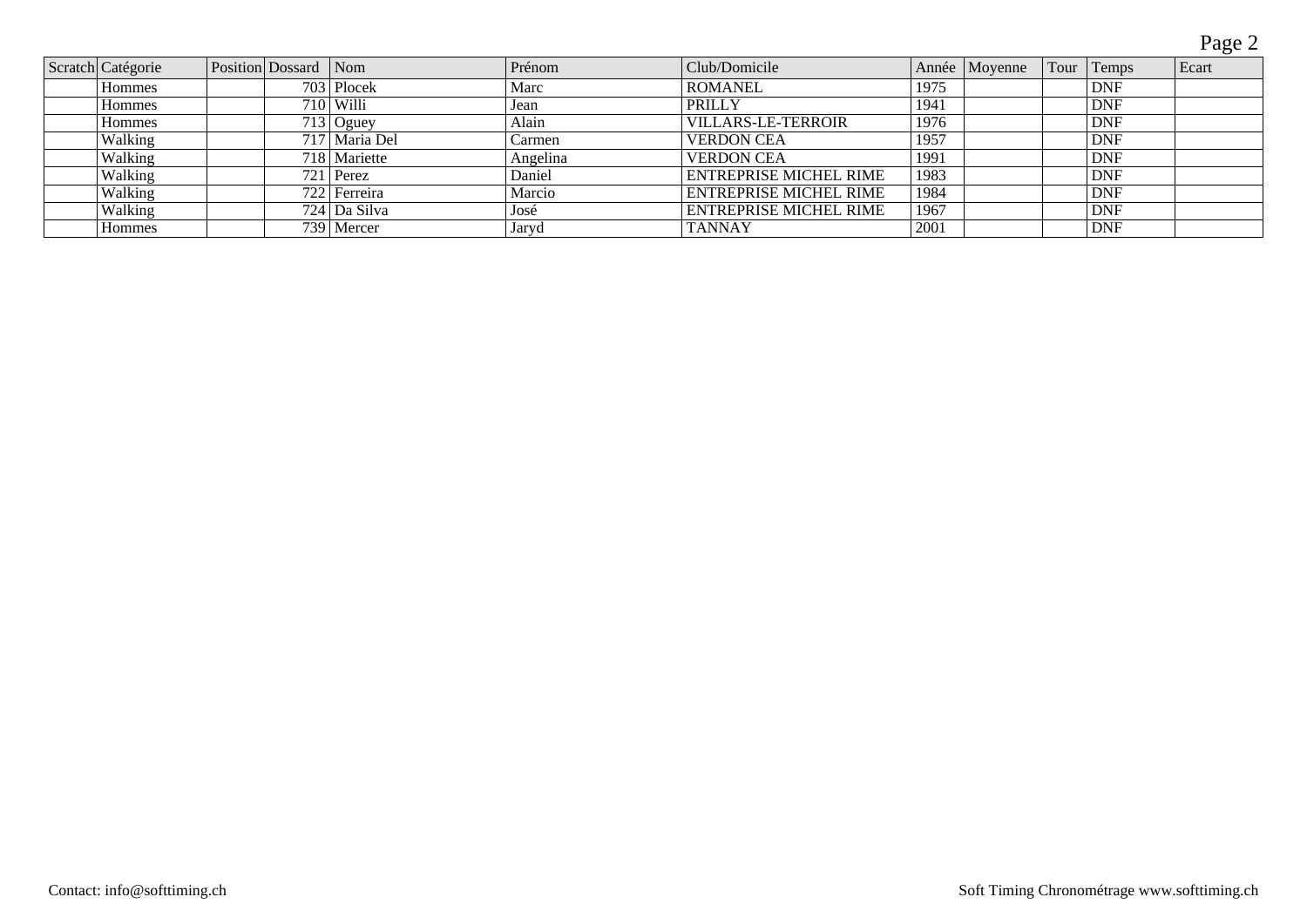|                 |                            |                 | <b>Classement Final</b> |                             |                                 | <b>A Travers Romanel 18h30</b> |                   |         |      |                           | Page 1      |  |
|-----------------|----------------------------|-----------------|-------------------------|-----------------------------|---------------------------------|--------------------------------|-------------------|---------|------|---------------------------|-------------|--|
| 10.06.2022      |                            |                 |                         |                             | Organisateur: A Travers Romanel |                                |                   |         |      |                           |             |  |
| Déniv.+: 0      |                            |                 |                         | Km par tour:                | 2.60                            | Nombre de participants: 49     |                   |         |      |                           |             |  |
| Déniv.-: 0      |                            |                 |                         | Temps: Beau                 |                                 | Température: 22 C°             |                   |         |      |                           |             |  |
|                 | Scratch Catégorie          |                 | Position Dossard        | $\sqrt{\frac{1}{2}}$        | Prénom                          | Club/Domicile                  | Année             | Moyenne | Tour | Temps                     | Ecart       |  |
|                 | Cadets B                   |                 |                         | 198 Popea                   | Théotime                        | <b>CRIS RUN LUTRY</b>          | 2008              | 17.75   |      | 00:08:47.20               |             |  |
| $\overline{2}$  | <b>Ecoliers A</b>          | $\mathbf{1}$    | 191                     | Mattenberger                | Romain                          | RUNNING TEAM PRILLY            | 2009              | 16.33   |      | 00:09:33.01               | 00:00:45.81 |  |
| 3               | Cadets $\overline{B}$      | $\overline{2}$  |                         | $184$ Guex                  | Nathanaël                       | <b>GRANGES (VEVEYSE)</b>       | 2008              | 15.90   |      | 00:09:48.66               | 00:01:01.46 |  |
| 4               | Cadets B                   | $\overline{3}$  |                         | $177$ Gay                   | Matthieu                        | ROMANEL-SUR-LAUSANNE           | 2007              | 15.71   |      | 00:09:55.89               | 00:01:08.69 |  |
|                 | 5 Ecoliers A               | $\overline{2}$  |                         | 175 Jaccard                 | <b>Ulysse</b>                   | <b>CRIS RUN</b>                | 2009              | 15.68   |      | 00:09:56.83               | 00:01:09.63 |  |
|                 | $6$ Ecoliers A             | $\overline{3}$  |                         | 192 Funcasta                | Alessio                         | <b>RNNING TEAM PRIILY</b>      | 2009              | 15.67   |      | 00:09:57.46               | 00:01:10.26 |  |
|                 | Cadets B                   | $\overline{4}$  |                         | 162 Loewer                  | Arnaud                          | ROMANEL-SUR-LAUSANNE           | 2008              | 14.84   |      | 00:10:30.78               | 00:01:43.58 |  |
| 8               | Cadets B                   | 5               |                         | 193 Ditesheim               | Arnaud                          | <b>CRISRUN</b>                 | 2007              | 14.80   |      | 00:10:32.46               | 00:01:45.26 |  |
| 9               | Cadets B                   | 6               |                         | 194 Duboulet                | Louis                           | <b>BELMONT S. LAUSANNE</b>     | 2008              | 14.63   |      | 00:10:39.82               | 00:01:52.62 |  |
|                 | $10$ Ecoliers A            | $\overline{4}$  |                         | 188 Nicolet                 | Eliott                          | <b>ROMANEL</b>                 | 2010              | 14.62   |      | 00:10:40.41               | 00:01:53.21 |  |
| 11              | Cadets B                   | $\tau$          |                         | 207   Martinez-Aldama       | <b>Basile</b>                   | ROMANEL-SUR-LAUSANNE           | 2008              | 14.49   |      | 00:10:45.96               | 00:01:58.76 |  |
| 12              | Cadets B                   | 8               |                         | 186 Joedicke                | Amadéo                          | <b>FLEUR DE LOTUS</b>          | 2008              | 14.48   |      | 00:10:46.46               | 00:01:59.26 |  |
| 13              | Cadets B                   | 9               |                         | $203$ Gindroz               | <b>Nicolas</b>                  | CHESEAUX-SUR-LAUSANNE          | 2008              | 14.27   |      | 00:10:55.86               | 00:02:08.66 |  |
| 14              | Ecolières A                | $\mathbf{1}$    |                         | 199 Popea                   | Emilia                          | CRIS RUN LUTRY                 | $\overline{2010}$ | 14.26   |      | 00:10:56.27               | 00:02:09.07 |  |
|                 | $15$ Cadets B              | $\overline{10}$ |                         | 197 Fourets                 | Marius                          | <b>CRIS?RUN</b>                | 2008              | 14.09   |      | 00:11:04.08               | 00:02:16.88 |  |
| 16              | Ecoliers A                 | 5               |                         | 189 D'oria                  | Loris                           | ROMANEL-S-LAUSANNE             | 2010              | 13.85   |      | 00:11:16.04               | 00:02:28.84 |  |
| 17              | Ecoliers A                 | 6               |                         | $185$ Guex                  | Jérémie                         | <b>GRANGES (VEVEYSE)</b>       | 2010              | 13.84   |      | 00:11:16.51               | 00:02:29.31 |  |
| 18              | Cadettes B                 | $\mathbf{1}$    | 174                     | $\overline{E}$ ymann        | Aiko                            | <b>LAUSANNE</b>                | 2008              | 13.67   |      | 00:11:24.49               | 00:02:37.29 |  |
| 19              | Cadets B                   | 11              |                         | $206$ Lob                   | Nathan                          | ROMANEL-SUR-LAUSANNE           | 2008              | 13.56   |      | 00:11:30.30               | 00:02:43.10 |  |
| $\overline{20}$ | <b>Ecoliers A</b>          | $\tau$          |                         | $\overline{172}$ Grognuz    | <b>Baptiste</b>                 | <b>LES TRAINE-GOURDINS</b>     | 2010              | 13.32   |      | 00:11:42.95               | 00:02:55.75 |  |
| $\overline{21}$ | Cadets B                   | 12              |                         | 187 Birbaum                 | Théo                            | <b>ROMANEL</b>                 | 2008              | 13.18   |      | 00:11:50.32               | 00:03:03.12 |  |
| $\overline{22}$ | Cadettes B                 | $\overline{2}$  |                         | $\overline{169}$ De Angelis | Emma                            | <b>TRAINES-SAVATES</b>         | 2008              | 13.03   |      | 00:11:58.56               | 00:03:11.36 |  |
| $\overline{23}$ | Ecoliers A                 | 8               |                         | $178$ Gay                   | David                           | ROMANEL-SUR-LAUSANNE           | 2010              | 13.02   |      | 00:11:59.00               | 00:03:11.80 |  |
|                 | 24 Ecoliers A              | 9               |                         | 209 Bajrami                 | Shpat                           | ROMANEL-SUR-LAUSANNE           | 2009              | 12.63   |      | 00:12:21.02               | 00:03:33.82 |  |
| $\overline{25}$ | Ecoliers A                 | $\overline{10}$ |                         | 164 Muradi                  | Hamid                           | <b>ROMANEL</b>                 | 2010              | 12.36   |      | 00:12:37.47               | 00:03:50.27 |  |
| $\overline{26}$ | Ecoliers A                 | 11              |                         | 196 Fardel                  | Anthony                         | <b>ROMANEL</b>                 | $\overline{2010}$ | 12.30   |      | 00:12:41.04               | 00:03:53.84 |  |
| $\overline{27}$ | Ecolières A                | $\overline{2}$  | 165                     | Kazmi                       | Parissa                         | ROMANEL-SUR-LAUSANNE           | 2010              | 11.73   |      | 00:13:17.64               | 00:04:30.44 |  |
| 28              | Cadets $\overline{B}$      | 13              |                         | 200 Delémont                | Thibault                        | ROMANEL SUR LAUSANNE           | 2008              | 11.66   |      | 00:13:22.74               | 00:04:35.54 |  |
| $\overline{29}$ | Ecoliers A                 | 12              | 161                     | Bovey                       | Ethan                           | <b>ROMANEL</b>                 | 2010              | 11.57   |      | 00:13:29.15               | 00:04:41.95 |  |
| $\overline{30}$ | Ecoliers A                 | $\overline{13}$ |                         | 173 Pilet                   | Elijah                          | ROMANEL-SUR-LAUSANNE           | 2009              | 11.55   |      | 00:13:30.30               | 00:04:43.10 |  |
| $\overline{31}$ | Ecolières A                | $\overline{3}$  | 201                     | Chouibani                   | Fiona                           | <b>CAROUGE GE</b>              | 2010              | 11.11   |      | 00:14:02.11               | 00:05:14.91 |  |
| $\overline{32}$ | Ecolières A                | $\overline{4}$  |                         | 195 Demont                  | Constance                       | <b>ECHANDENS</b>               | 2010              | 10.81   |      | 00:14:25.68               | 00:05:38.48 |  |
|                 | 33 Ecoliers A              | 14              |                         | 179 Stidel                  | Lucas                           | ROMANEL-SUR-LAUSANNE           | 2010              | 10.70   |      | 00:14:34.40               | 00:05:47.20 |  |
|                 | $\overline{34}$ Cadettes B | $\mathfrak{Z}$  |                         | 190 Antonietti              | Eliane                          | ROMANEL-SUR-LAUSANNE           | 2008              | 10.63   |      | 00:14:40.13 00:05:52.93   |             |  |
|                 | 35 Cadettes B              | $\overline{4}$  |                         | 204 Valencia                | Jade                            | ROMANEL-SUR-LAUSANNE           | 2007              | 10.59   |      | 00:14:44.22               | 00:05:57.02 |  |
|                 | 36 Cadettes B              | $\overline{5}$  |                         | 205 Creddo                  | Coline                          | ROMANEL-SUR-LAUSANNE           | 2007              | 10.46   |      | 00:14:54.82               | 00:06:07.62 |  |
|                 | 37 Ecolières A             | $\overline{5}$  |                         | $\overline{202}$ Deriaz     | Anastasia                       |                                | 2010              | 10.32   |      | 00:15:07.17               | 00:06:19.97 |  |
|                 | 38 Ecolières A             | 6               |                         | $183$ Saby                  | Alexia                          | ROMANEL/LAUSANNE               | 2010              | 10.31   |      | 00:15:08.25               | 00:06:21.05 |  |
|                 | $39$ Ecolières A           | $\tau$          |                         | 163 Casimo                  | Célia                           | ROMANEL-SUR-LAUSANNE           | 2009              | 10.23   |      | 00:15:15.33               | 00:06:28.13 |  |
|                 | $40$ Ecolières A           | $\overline{8}$  |                         | 181 O'mahony                | Sofia                           | <b>ECUBLENS</b>                | 2010              | 9.92    |      | 00:15:43.49               | 00:06:56.29 |  |
|                 | 41 Ecolières A             | 9               |                         | 170 Tüscher                 | Maeva                           | ROMANEL-SUR-LAUSANNE           | 2009              | 9.90    |      | $00:15:45.42$ 00:06:58.22 |             |  |
|                 | $42$ Ecolières A           | 10              |                         | 182 Issler                  | Ainhoa                          | ROMANEL-SUR-LAUSANNE           | 2010              | 9.29    |      | 00:16:47.98 00:08:00.78   |             |  |

Contact: info@softtiming.ch Soft Timing Chronométrage www.softtiming.ch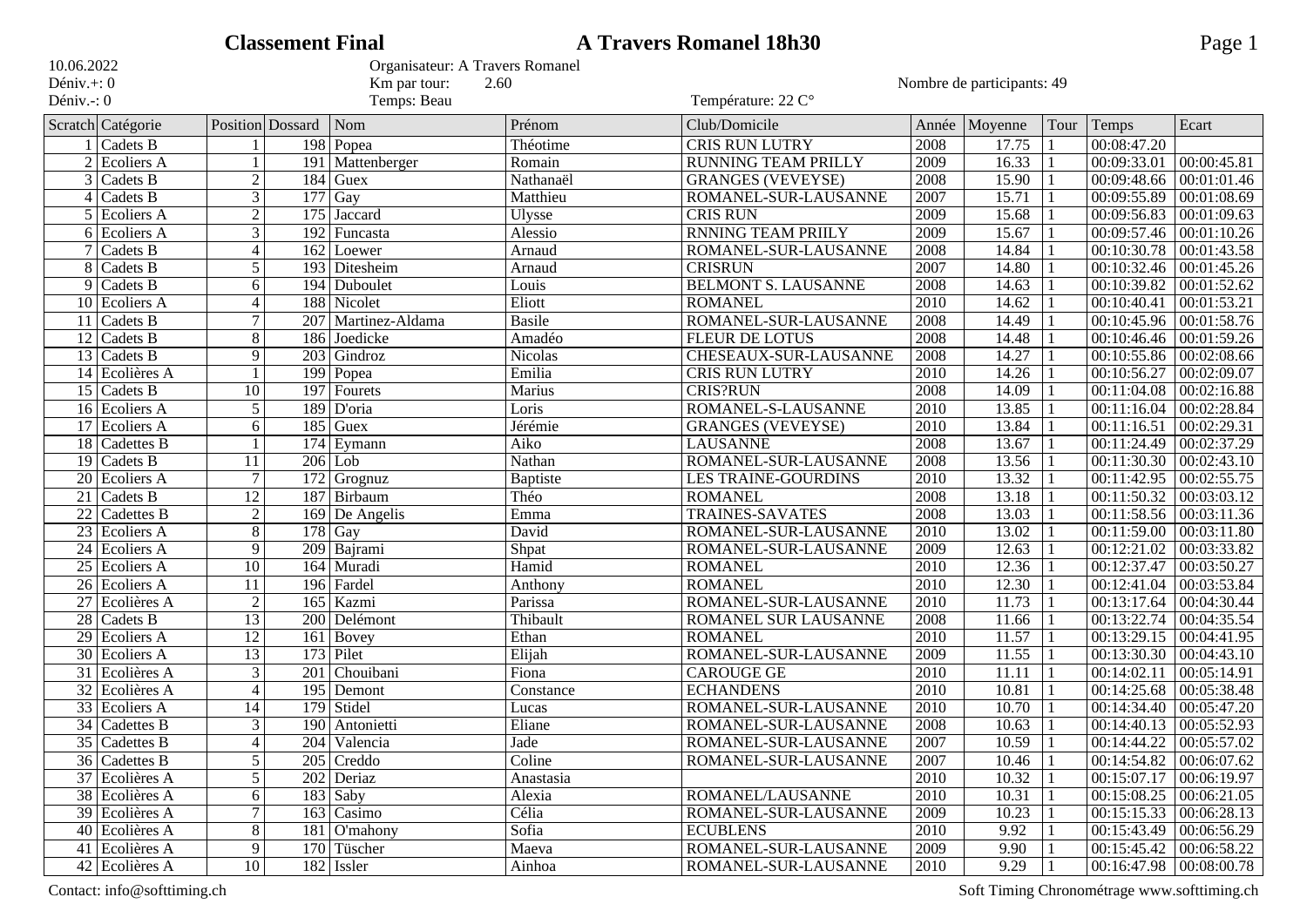Page 2

| Scratch Catégorie | Position Dossard Nom |               | Prénom   | Club/Domicile                |        | Année   Movenne | Tour | Temps      | Ecart                   |
|-------------------|----------------------|---------------|----------|------------------------------|--------|-----------------|------|------------|-------------------------|
| 43 Ecolières A    |                      | 208 Sokolaj   | Melisa   | <b>ROMANEL-SUR-LAUSANNE</b>  | 2009   | 9.27            |      |            | 00:16:49.19 00:08:01.99 |
| Ecolières A       |                      | 166 Kozarov   | Elena    | ROMANEL-SUR-LAUSANNE         | 2010   |                 |      | <b>DNF</b> |                         |
| Ecolières A       | 167                  | <i>Arrigo</i> | Adriana  | ROMANEL-SUR-LAUSANNE         | 2010   |                 |      | <b>DNF</b> |                         |
| Ecoliers A        |                      | 168   Favre   | Nolan    | <b>CHESEAUX-SUR-LAUSANNE</b> | 2010   |                 |      | <b>DNF</b> |                         |
| Ecolières A       |                      | 171 Barreto   | Victoria | <b>ROMANEL</b>               | 2009   |                 |      | <b>DNF</b> |                         |
| Ecolières A       | 176                  | Amaudruz      | Lydia    | LE MONT-SUR-LAUSANNE         | '2010' |                 |      | <b>DNF</b> |                         |
| Ecoliers A        |                      | 180 Tabti     | Moïze    | <b>ECUBLENS</b>              | 2009   |                 |      | <b>DNF</b> |                         |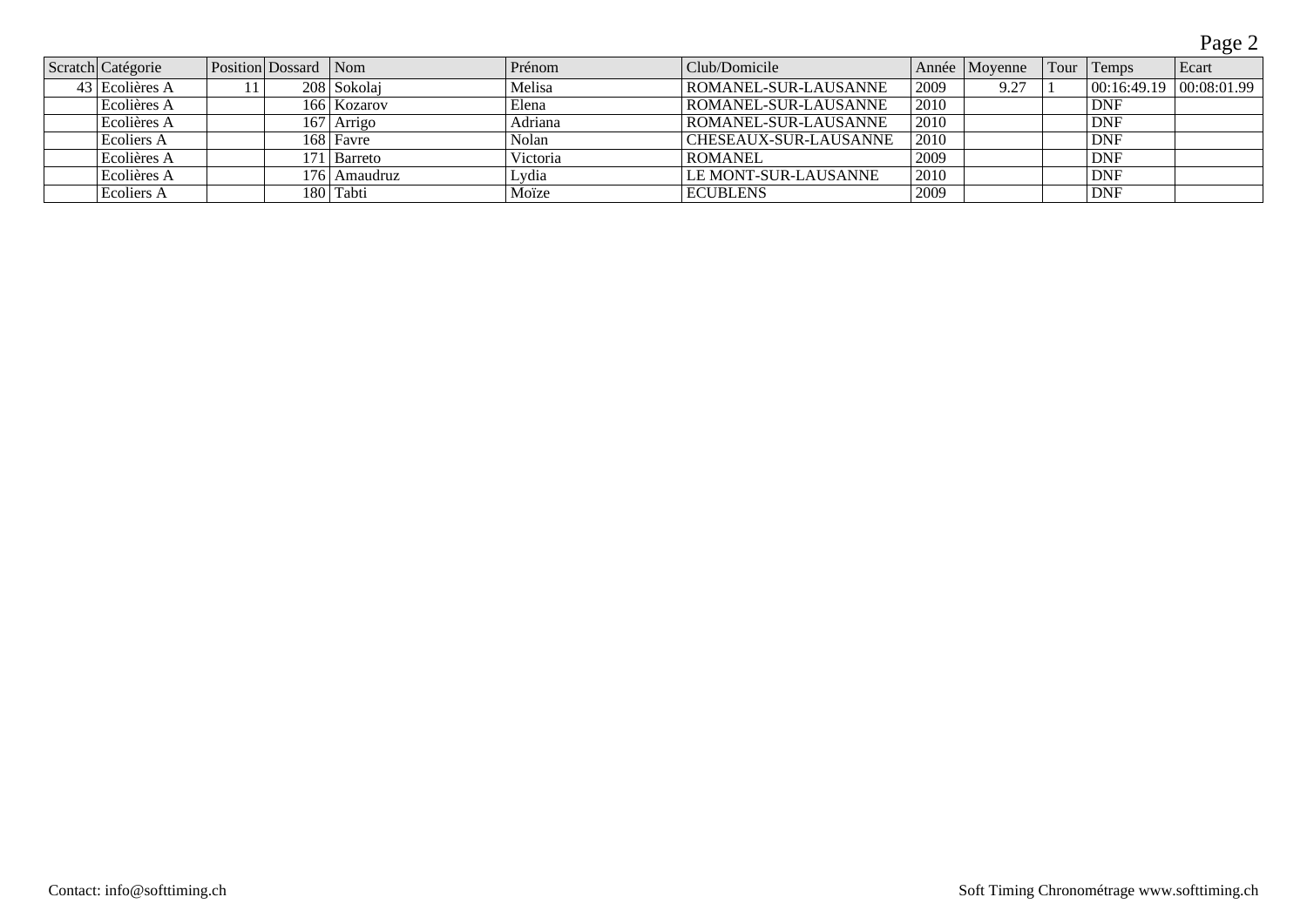|                 |                   |                 | <b>Classement Final</b> |                                 |             | <b>A Travers Romanel 18h00</b> |                   |         |      |                                 | Page 1      |
|-----------------|-------------------|-----------------|-------------------------|---------------------------------|-------------|--------------------------------|-------------------|---------|------|---------------------------------|-------------|
| 10.06.2022      |                   |                 |                         | Organisateur: A Travers Romanel |             |                                |                   |         |      |                                 |             |
| Déniv.+: 0      |                   |                 |                         | Km par tour:<br>2.60            |             | Nombre de participants: 73     |                   |         |      |                                 |             |
| Déniv.-: 0      |                   |                 |                         | Temps: Beau                     |             | Température: 23 C°             |                   |         |      |                                 |             |
|                 | Scratch Catégorie |                 | <b>Position</b> Dossard | Nom                             | Prénom      | Club/Domicile                  | Année             | Moyenne | Tour | Temps                           | Ecart       |
|                 | Ecoliers C        |                 |                         | 27 Chen                         | Noah        | <b>LAUSANNE</b>                | 2013              | 14.71   |      | 00:10:36.43                     |             |
|                 | $2$ Ecoliers B    |                 |                         | 67 Chevaux                      | Johan       | <b>LS ATHLETISME</b>           | 2012              | 14.68   |      | 00:10:37.71                     | 00:00:01.28 |
|                 | $3$ Ecolières B   |                 |                         | 44 Santarella                   | Luana       | <b>LAUSANNE-SPORTS</b>         | $\overline{2011}$ | 14.58   |      | 00:10:42.12                     | 00:00:05.69 |
| 4               | Ecoliers B        | $\overline{2}$  |                         | $\overline{59}$ Martins         | Loïc        | <b>TRIVIERA</b>                | 2012              | 14.44   |      | 00:10:48.35                     | 00:00:11.92 |
| 5               | Ecolières B       | $\overline{2}$  |                         | 20 Lehmann                      | Sarah       | <b>LAUSANNE-SPORTS</b>         | 2011              | 14.41   |      | 00:10:49.56                     | 00:00:13.13 |
| 6               | Ecoliers C        | $\overline{2}$  |                         | 69 Chevaux                      | Clement     | <b>PULLY</b>                   | 2015              | 14.06   |      | 00:11:05.77                     | 00:00:29.34 |
|                 | Ecoliers B        | 3               |                         | $4$ Favre                       | Julien      | <b>RUNNING CHESEAUX</b>        | 2011              | 13.98   |      | 00:11:09.38                     | 00:00:32.95 |
|                 | 8 Ecolières B     | $\overline{3}$  |                         | 65 Hares                        | Juliette    | <b>LAUSANNE SPORT</b>          | $\overline{2011}$ | 13.94   |      | 00:11:11.44                     | 00:00:35.01 |
|                 | $9$ Ecoliers B    | $\overline{4}$  |                         | $11$ Erni                       | Loan        | <b>LAUSANNE-SPORTS</b>         | $\overline{2011}$ | 13.85   |      | 00:11:15.83                     | 00:00:39.40 |
|                 | $10$ Ecoliers C   | 3               |                         | $\overline{21}$ Lehmann         | <b>Nils</b> | <b>LES TRAINE SAVATES</b>      | $\overline{2016}$ | 13.78   |      | 00:11:19.11                     | 00:00:42.68 |
| 11              | Ecolières B       | $\overline{4}$  |                         | 36 Maurin                       | Orience     | <b>FSG PULLY</b>               | 2011              | 13.61   |      | 00:11:27.57                     | 00:00:51.14 |
|                 | $12$ Ecoliers C   | $\overline{4}$  |                         | $\overline{62}$ Berset          | Jonathan    | <b>TRAINE-GOURDINS</b>         | $\overline{2013}$ | 13.42   |      | 00:11:37.59                     | 00:01:01.16 |
|                 | $13$ Ecoliers C   | 5               |                         | $32$ D'alessandro               | Matteo      | <b>COSSONAY</b>                | 2013              | 13.39   |      | 00:11:38.80                     | 00:01:02.37 |
| 14              | Ecoliers B        | 5               |                         | 34 Heredero                     | Tomas       | <b>EPALINGES</b>               | $\overline{2012}$ | 13.22   |      | 00:11:48.07                     | 00:01:11.64 |
| 15              | Ecoliers B        | 6               | $\overline{47}$         | Antonietti                      | Mathias     | ROMANEL-SUR-LAUSANNE           | $\overline{2011}$ | 13.21   |      | 00:11:48.76                     | 00:01:12.33 |
| 16              | Ecoliers C        | 6               |                         | Junod                           | Timéo       | <b>ROMANEL</b>                 | $\sqrt{2015}$     | 13.16   |      | 00:11:51.41                     | 00:01:14.98 |
|                 | $17$ Ecoliers C   | $\overline{7}$  |                         | 73 Lambelet                     | Sacha       | <b>CHEXBRES</b>                | 2015              | 13.14   |      | 00:11:52.19                     | 00:01:15.76 |
|                 | $18$ Ecoliers B   | $\overline{7}$  |                         | 18 Tharin                       | Nolan       | <b>ROMANEL</b>                 | 2012              | 13.08   |      | 00:11:55.84                     | 00:01:19.41 |
| $\overline{19}$ | Ecoliers C        | 8               |                         | 33 D'alessandro                 | Dario       | COSSONAY                       | $\overline{2013}$ | 13.05   |      | 00:11:57.37                     | 00:01:20.94 |
| $\overline{20}$ | Ecolières B       | 5               |                         | $6$ D'urzo                      | Elisa       | <b>ROMANEL</b>                 | 2012              | 13.01   |      | 00:11:59.54                     | 00:01:23.11 |
| 21              | Ecolières B       | 6               |                         | $\overline{5}$ Loewer           | Marion      | ROMANEL-SUR-LAUSANNE           | 2012              | 12.66   |      | 00:12:19.09                     | 00:01:42.66 |
| $\overline{22}$ | Ecoliers B        | 8               |                         | $\overline{72}$ Lambelet        | Alexis      | <b>CHEXBRES</b>                | $\overline{2012}$ | 12.56   |      | 00:12:24.99                     | 00:01:48.56 |
| $\overline{23}$ | Ecoliers B        | 9               |                         | 38 Clerc                        | Axel        | <b>GOUMOENS-LA-VILLE</b>       | $\overline{2012}$ | 12.49   |      | 00:12:29.60                     | 00:01:53.17 |
| $\overline{24}$ | Ecoliers B        | 10              |                         | 66 Descombes                    | Axel        | ROMANEL-SUR-LAUSANNE           | $\overline{2011}$ | 12.39   |      | 00:12:35.35                     | 00:01:58.92 |
| $\overline{25}$ | Ecolières B       | $\overline{7}$  |                         | 64 Lathuilliere                 | Elsa        | LAUSANNE-SPORT                 | 2012              | 12.36   |      | 00:12:37.08                     | 00:02:00.65 |
| $\overline{26}$ | Ecolières B       | $\overline{8}$  |                         | $29$ Behr                       | Lia         | <b>LS LAUSANNE</b>             | $\overline{2011}$ | 12.32   |      | 00:12:39.73                     | 00:02:03.30 |
| $\overline{27}$ | Ecoliers C        | 9               |                         | 68 Chevaux                      | Romain      | <b>LS ATHLETIISME</b>          | 2013              | 12.30   |      | 00:12:41.19                     | 00:02:04.76 |
| $\overline{28}$ | Ecoliers B        | 11              |                         | 35 Stidel                       | Thomas      | ROMANEL-SUR-LAUSANNE           | 2012              | 12.26   |      | 00:12:43.50                     | 00:02:07.07 |
| $\overline{29}$ | Ecolières B       | 9               |                         | 22 Reda                         | Line        | <b>VUFFLENS-LA-VILLE</b>       | 2012              | 12.20   |      | 00:12:47.42                     | 00:02:10.99 |
| $\overline{30}$ | Ecoliers B        | 12              |                         | 14 Cocchia                      | Timothy     | LE MONT-SUR-LAUSANNE           | $\overline{2011}$ | 11.83   |      | 00:13:10.97                     | 00:02:34.54 |
|                 | 31 Ecoliers B     | $\overline{13}$ |                         | 50 Lefebvre                     | Aaron       | DECATHLON SWITZERLAND          | $\overline{2012}$ | 11.77   |      | 00:13:15.01                     | 00:02:38.58 |
| $\overline{32}$ | Ecolières B       | 10              |                         | $28$ Chen                       | Tiffany     | <b>LAUSANNE</b>                | 2011              | 11.21   |      | 00:13:54.68                     | 00:03:18.25 |
| $\overline{33}$ | Ecolières C       |                 |                         | 53 Neukomm                      | Nadia       | <b>VUARRENS</b>                | 2013              | 10.99   |      | 00:14:11.31                     | 00:03:34.88 |
|                 | $34$ Ecoliers C   | 10              |                         | 48 Mattenberger                 | Noam        | LA FOULEE DE BUSSIGNY          | 2013              | 10.83   |      | 00:14:23.98 00:03:47.55         |             |
|                 | 35 Ecoliers C     | 11              |                         | 7 Clivaz                        | Yann        | <b>ROMANEL</b>                 | 2014              | 10.75   |      | $[00:14:30.31]$ $[00:03:53.88]$ |             |
|                 | $36$ Ecolières B  | 11              |                         | 15 Tüscher                      | Eléa        | ROMANEL-SUR-LAUSANNE           | 2012              | 10.73   |      | $00:14:32.02$ $00:03:55.59$     |             |
|                 | 37 Ecoliers C     | 12              |                         | $51$ Progin                     | Fabien      | <b>ROMANEL</b>                 | $\overline{2013}$ | 10.66   |      | $00:14:38.44$ $00:04:02.01$     |             |
|                 | 38 Ecoliers C     | $\overline{13}$ |                         | $39$ Issler                     | Axel        | ROMANEL-SUR-LAUSANNE           | $\overline{2015}$ | 10.54   |      | $00:14:48.01$ 00:04:11.58       |             |
|                 | 39 Ecoliers C     | 14              |                         | 52 Lefebvre                     | <b>Nils</b> | DECATHLON SWITZERLAND          | 2015              | 10.47   |      | $00:14:54.04$ 00:04:17.61       |             |
|                 | $40$ Ecolières C  | $\overline{2}$  |                         | 42 Descombes                    | Morgane     | <b>LAUSANNE</b>                | 2016              | 10.43   |      | $00:14:57.58$ 00:04:21.15       |             |
|                 | 41 Ecoliers B     | 14              |                         | 26 Cugnoni                      | Gianluca    | <b>ROMANEL</b>                 | 2012              | 10.42   |      | 00:14:58.00 00:04:21.57         |             |
|                 | $42$ Ecolières B  | $\overline{12}$ |                         | 10 Ramos                        | Emma        | ROMANEL SUR LAUSANNE           | 2011              | 10.42   |      | 00:14:58.49                     | 00:04:22.06 |

Contact: info@softtiming.ch Soft Timing Chronométrage www.softtiming.ch